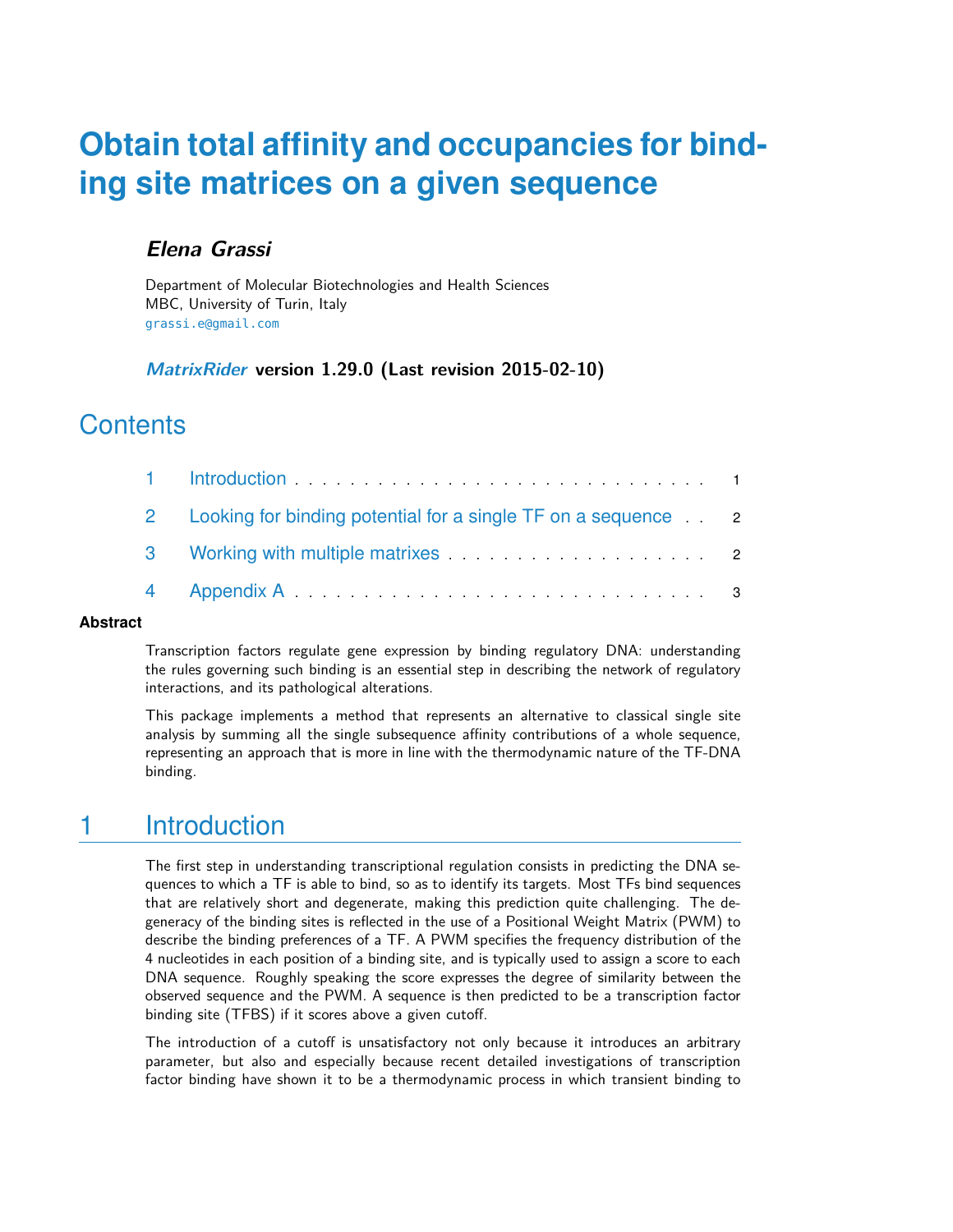low-affinity sequences plays an important role. In this view the concept itself of a binary distinction between binding and non-binding sites comes into question: it becomes more appropriate to consider the total binding affinity (TBA) of a sequence taking contributions from both high- and low-affinity sites [\[1\]](#page-3-0).

This approach was indeed pioneered and applied to transcriptional regulation in yeast by the Bussemaker lab [\[2,](#page-3-1) [3\]](#page-3-2). Recently we used total binding affinity profiles to study the evolution of cis-regulatory regions in humans [\[4\]](#page-3-3) and decided to include our C code used to calculate affinity in a small (but well integrated with Bioconductor TF binding sites resources) package.

<span id="page-1-0"></span>We have added the possibility to sum only the affinities larger than a given cutoff instead that all of them to compare the predictive power, regarding real binding events, of both approaches. We refer to "total affinity" when no cutoff is used and to "occupancy" otherwise.

# 2 Looking for binding potential for a single TF on a sequence

The most straightforward way to use our package is to obtain the binding preferences informa-tion for a given TF using [JASPAR2014](http://bioconductor.org/packages/JASPAR2014) and [TFBSTools](http://bioconductor.org/packages/TFBSTools) and then use the getSeq0ccupancy with three arguments: a DNAString with the sequence of interest, the PFMMatrix and a numerical cutoff parameter.

```
> library(MatrixRider)
```

```
> library(JASPAR2014)
```

```
> library(TFBSTools)
```

```
> library(Biostrings)
```

```
> pfm <- getMatrixByID(JASPAR2014,"MA0004.1")
```
- > ## The following sequence has a single perfect match
- > ## thus it gives the same results with all cutoff values.
- > sequence <- DNAString("CACGTG")
- > getSeqOccupancy(sequence, pfm, 0.1)

```
[1] 1470.946
```

```
> getSeqOccupancy(sequence, pfm, 1)
```

```
[1] 1470.946
```
The PFMMatrix counts and background information are used to obtain likelihood ratios for all the possible nucleotides in a given sequence. A pseudocount of one is added to the counts that are equal to zero. The cutoff parameter should be comprised between 0 and 1: 1 means summing up only affinities corresponding to the perfect match for the given matrix (i.e. for MA0004.1 the sequence "CACGTG"1). 0 corresponds to the so called "total affinity": every affinity value is summed. All the other values represents trade-offs between these two extremes. For more details on the performed calculation see [4.](#page-2-0)

<sup>1</sup>the perfect match of a given matrix could change with different background distribution values of nucleotides

# <span id="page-1-1"></span>3 Working with multiple matrixes

Another possible approach is to use as argument a *PFMMatrixList*: in this case the return value is not a single number but a numeric vector with all the obtained affinites on the given DNAString for the given matrixes. It will retain the names of the PFMMatrixList.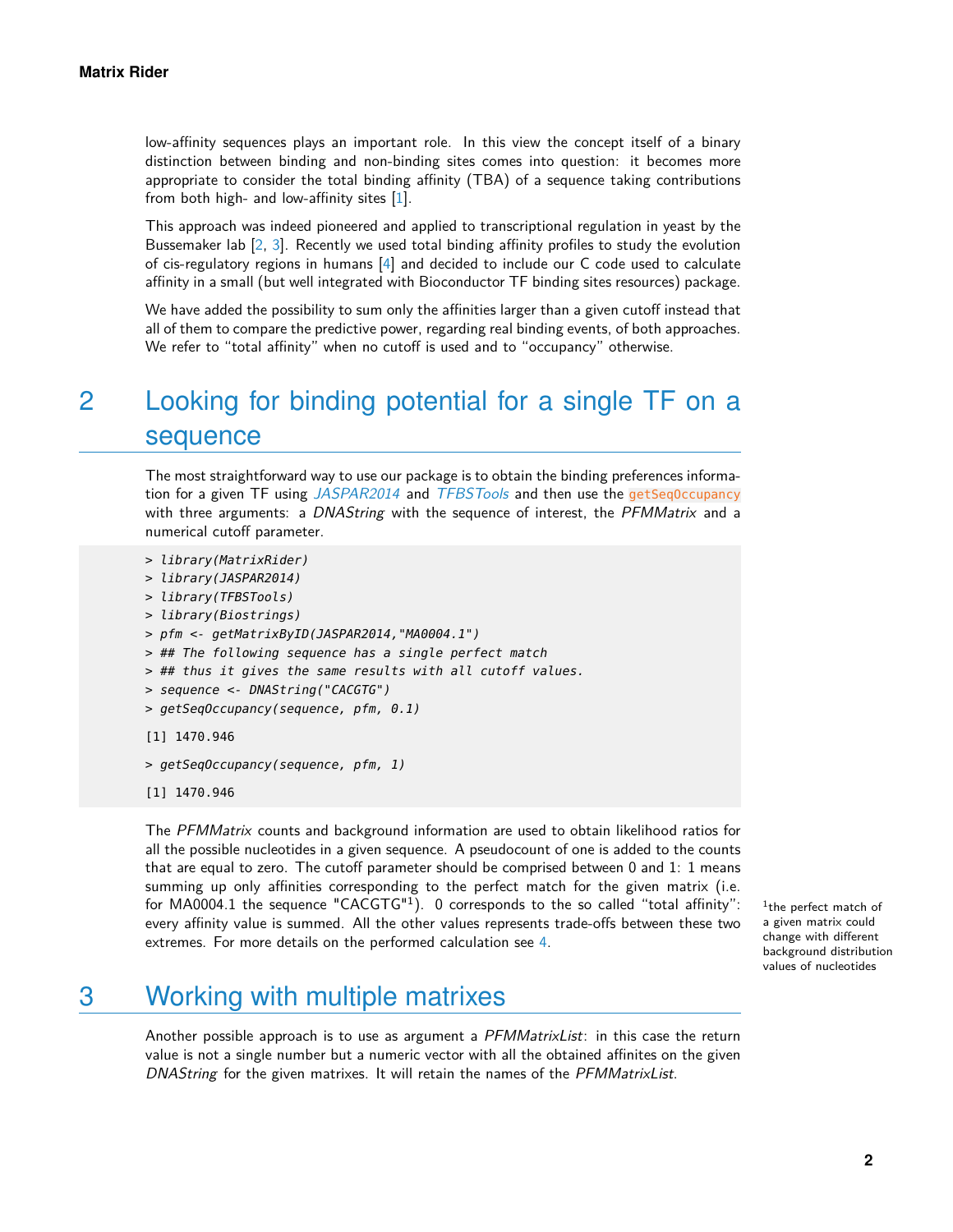```
> pfm2 <- getMatrixByID(JASPAR2014,"MA0005.1")
> pfms <- PFMatrixList(pfm, pfm2)
> names(pfms) <- c(name(pfm), name(pfm2))> ## This calculates total affinity for both the PFMatrixes.
> getSeqOccupancy(sequence, pfms, 0)
   Arnt AG
1470.946 0.000
```
In the examples of the package you can find a simple R script that calculates affinities for all the Vertebrates matrixes found in [JASPAR2014](http://bioconductor.org/packages/JASPAR2014) for a given multifasta file. It is also possible to use manually made (i.e. derived from other databases different than Jaspar) matrixes: one simply needs to build a PFMMatrix object with the desired counts (need to be integer values) and the background frequencies.

#### <span id="page-2-0"></span>4 Appendix A

Total affinity is defined as in [\[4\]](#page-3-3):  $a_{rw}$  of a PWM w for a sequence r is given by:

$$
a_{rw} = \log \sum_{i=1}^{L-l+1} \max \left( \prod_{j=1}^{l} \frac{P(w_j, r_{i+j-1})}{P(b, r_{i+j-1})}, \prod_{j=1}^{l} \frac{P(w_{l-j+1}, r'_{i+j-1})}{P(b, r'_{i+j-1})} \right)
$$

where  $l$  is the length of the PWM  $w$ ,  $L$  is the length of the sequence  $r,\,r_i$  is the nucleotide at the position  $i$  of the sequence  $r$  on the plus strand,  $r_i^\prime$  is the nucleotide in the same position but on the other strand,  $P(w_j, r_i)$  is the probability to observe the given nucleotide  $r_i$  at the position j of the PWM w and  $P(b, r_i)$  is the background probability to observe the same nucleotide  $r_i$ .

To apply a cutoff similar to the one used when defining single binding events that relies on the maximum possible score for a PWM we had to express the fractional cutoff, that is normally calculated on the log likelihood of a sequence of length l, referring only to the  $P(w_j, r_i)$ ratios.

Assuming a fractional cutoff  $c$  we wanted to sum only the scores for the positions on sequences that correspond to log likelihoods bigger than or equal to  $c\!\times\!\sum_{j=1}^l \log(\frac{P(w_{jPWM},r_j)}{P(b,r_j)})$ , where  $w_{jPWM}$  is the nucleotide with the higher ratio between the binding model and background probabilities in the PWM at position  $j$ .

This corresponds to

$$
\max\left(\prod_{j=1}^l \frac{P(w_j, r_{i+j-1})}{P(b, r_{i+j-1})}, \prod_{j=1}^l \frac{P(w_{l-j+1}, r'_{i+j-1})}{P(b, r'_{i+j-1})}\right) \ge \prod_{j=1}^l \left(\frac{P(w_j p_{WM}, r_{i+j-1})}{P(b, r_{i+j-1})}\right)^c
$$

assuming that we are working on the subsequence of  $r$  that begins at position  $i$ . We will refer to this disequality as  $PWM_c(c, w, r, i)$  from now on.

Thus we define the total occupancy  $t_{rwc}$  of a PWM  $w$  for a sequence  $r$  and cutoff  $c$  with  $0 \leq c \leq 1$  as:

$$
t_{rwc} = \sum_{i=1}^{L-l+1} \max\left(\prod_{j=1}^{l} \frac{P(w_j, r_{i+j-1})}{P(b, r_{i+j-1})}, \prod_{j=1}^{l} \frac{P(w_{l-j+1}, r'_{i+j-1})}{P(b, r'_{i+j-1})}\right) \times \phi(c, w, r, i)
$$